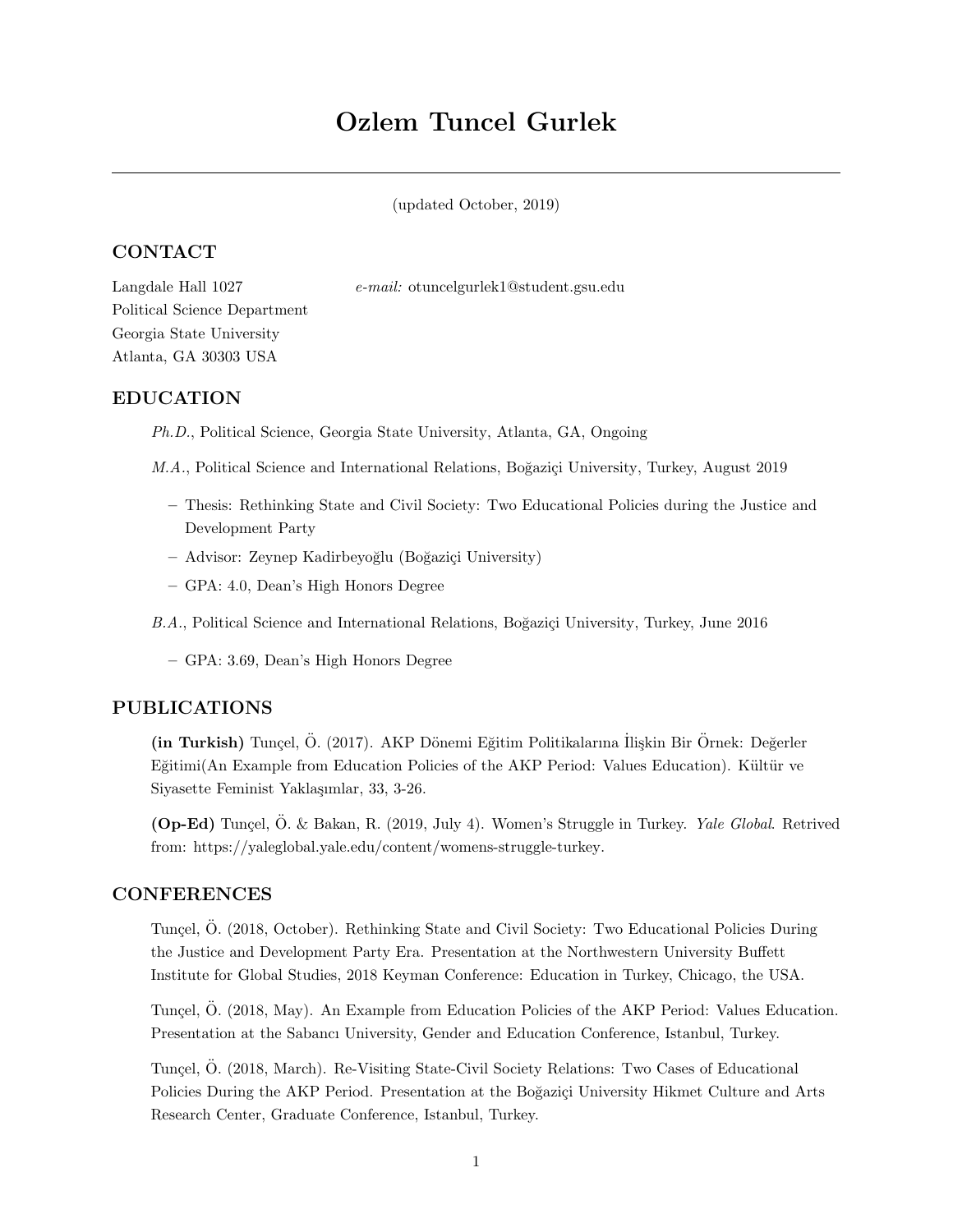### EXPERIENCE

Graduate Research Assistant Fall 2019

[Georgia State University,](https://www.gsu.edu/) [Political Science,](https://politicalscience.gsu.edu/) Atlanta, GA

- Assisting faculty members in proctoring and grading exams and quizzes.
- Assisting faculty members in their research.

Graduate Research Assistant Spring 2017 - Summer 2019

[Political Science and International Relations,](https://pols.boun.edu.tr/) Boğaziçi University, Istanbul, Turkey

- Tutoring graduate students in NVivo and SPSS.
- Assisting administrative tasks of the department: in charge of the department's website, freshman students' registry, and affairs with MA/Ph.D. students.
- Assisting faculty members in proctoring and grading exams and quizzes.

#### Student Assistant Fall 2016 - Spring 2017

Boğaziçi University, [Master of Arts in International Relations: Turkey, Europe, and the Middle East](https://mir.boun.edu.tr/)

- Assisting program coordinator in administrative tasks.
- In charge of the program's website and social media accounts.

#### SKILLS

Software: Excellent command of: NVivo, Tableau, L<sup>AT</sup>FX, Microsoft Office Good command of: SPSS, STATA Basic command of: QGIS: Geographical Information Systems, R

Languages: Turkish (native), English (advanced), French (beginner).

### GRANTS

(Travel Grant) Northwestern University Buffett Institute for Global Studies for 2018 Keyman Conference: Education in Turkey, Chicago, the USA. (\$600)

## RESEARCH EXPERIENCE

Research Assistant June 2018 – September 2018 Mobile Emergency Rule: Law, Protest, and Authoritarian Consolidation in Turkey, Boğaziçi University, Istanbul, Turkey.

– Assisting the undergraduate students who participate in the program to conduct news research and compile a data entry of the news.

Political Participation of Euro-Turks, Boğaziçi University, Istanbul, Turkey.

– Analyzing the data on political participation of Euro-Turks in NVivo.

Research Assistant June 2016 – July 2016